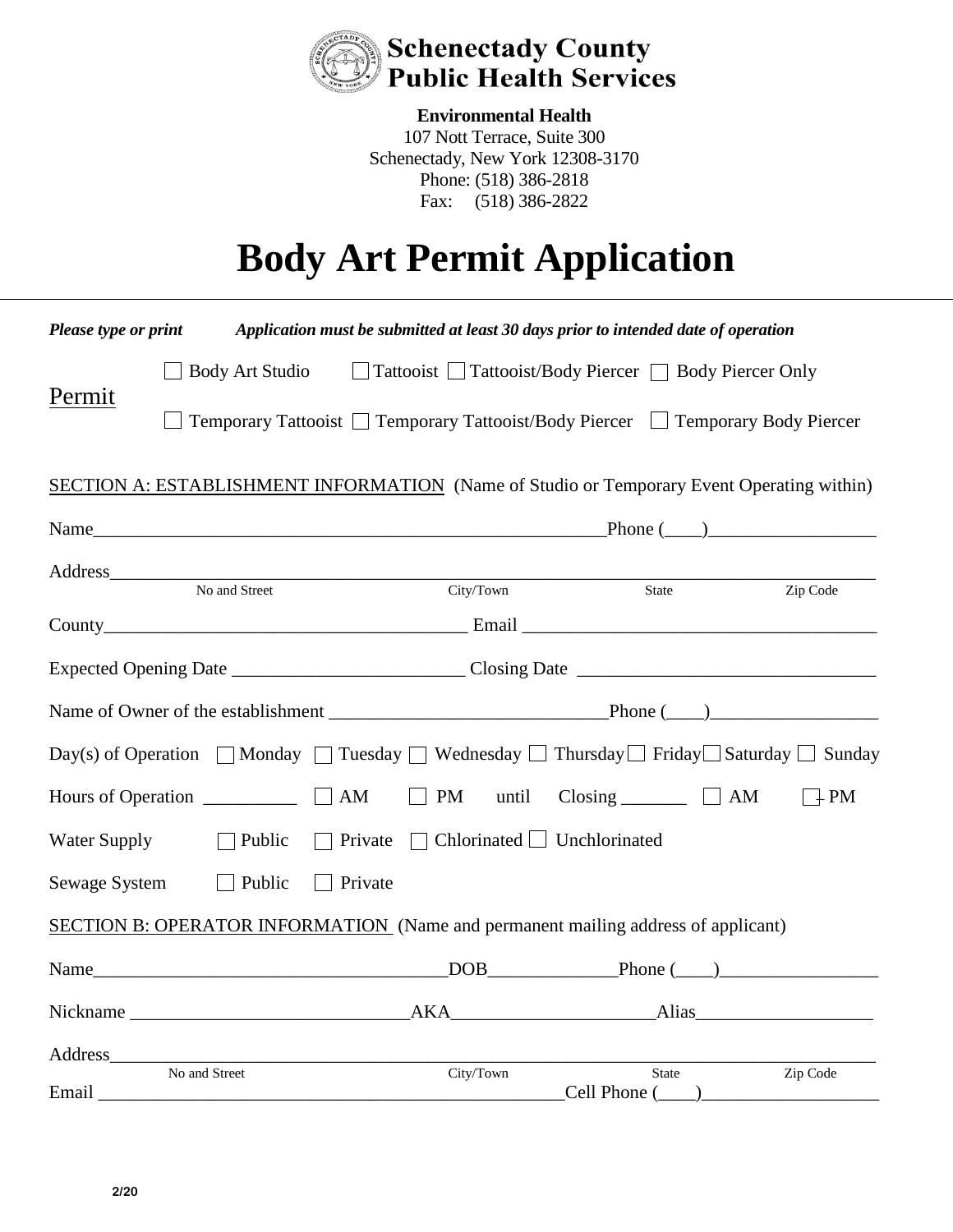## SECTION C: WORKER COMPENSATION/DISABILITY INSURANCE INFORMATION

This is to certify, under penalties of perjury, that the above described operation has Worker's Compensation and Disability Coverage when required by law OR that the Worker's Compensation Board has issued Form CE-200 stating that such coverage is not required.

| Worker's Compensation Carrier                                                                                                                | W.C. Policy #              | <b>Expiration Date</b> |  |
|----------------------------------------------------------------------------------------------------------------------------------------------|----------------------------|------------------------|--|
| Disability Benefits Carrier                                                                                                                  | D.B. Policy #              | <b>Expiration Date</b> |  |
| Date of Form CE - 200 Exemption                                                                                                              |                            |                        |  |
| CERTIFICATION: To be signed by Applicant, Owner/Operator or Corporate Officer                                                                |                            |                        |  |
| Name of person completing this application                                                                                                   | Title                      |                        |  |
| I certify that the information provided on this application is true.<br>False statements on this application are punishable under Penal Law. |                            |                        |  |
| <b>Signature of Applicant</b>                                                                                                                | Date                       |                        |  |
| Signature of Studio Owner/Operator or Corporate Officer                                                                                      | Date                       |                        |  |
|                                                                                                                                              | <b>For Office Use Only</b> |                        |  |
| <b>Plans submitted</b>                                                                                                                       | N <sub>0</sub>             | <b>Not Applicable</b>  |  |
| Plans Approved By                                                                                                                            |                            |                        |  |
| <b>Conditions of Approval</b>                                                                                                                |                            |                        |  |
|                                                                                                                                              |                            |                        |  |
| <b>Approved By</b><br>Signature                                                                                                              | Title                      | Date                   |  |